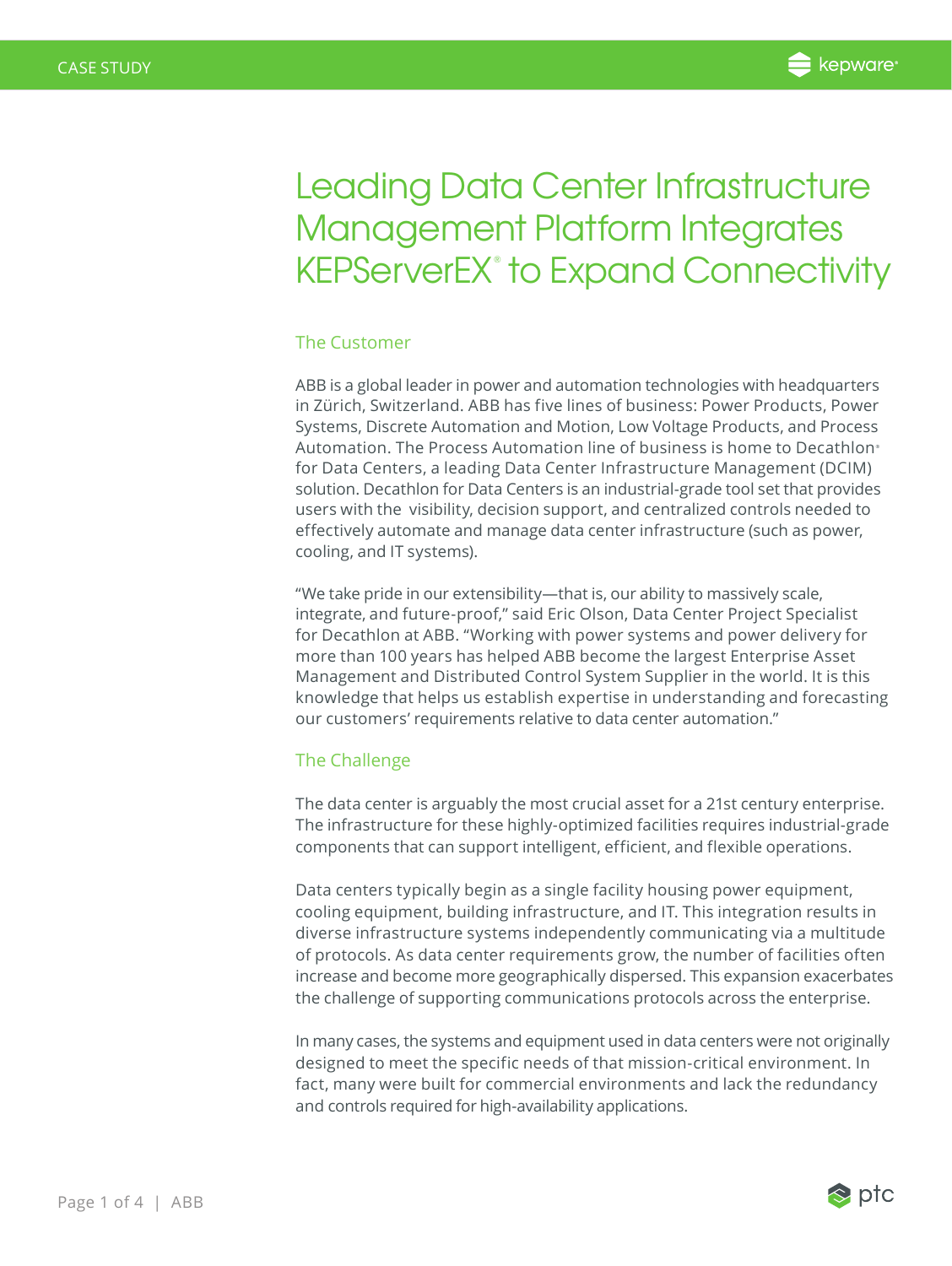Furthermore, many data centers face challenges simply because the industry has existed in its current hyper-scale state for such a short period. Until Decathlon, there were no unified control systems that presented energy, server operations, and environmental information in a single operating environment. Operators often had a difficult time learning and keeping up with complex, constantly changing, and disparate systems. The challenge grew increasingly cumbersome with the Cloud enabling connectivity to bandwidth-hungry edge devices—many of which depend on or have the ability to interact with data centers.

Wanting to create a DCIM solution that would break down legacy silos between facilities and IT, ABB needed to develop a platform capable of supporting a wide range of protocols typically encountered in data center environments. ABB needed a comprehensive and intuitive solution that would serve as an intelligent data aggregator and connect all of the equipment and systems within the data center.

"In order to address these hurdles, we needed a solution that could extend the reach of Decathlon, and a big part of that would come in the form of a holistic and flexible communications platform," Olson said.

# The Approach

Many customers select the DCIM platform from ABB because they are looking for a unified system that brings all of the components of data center management together under one umbrella. ABB developed Decathlon to communicate with nearly any standard or proprietary communications protocol and provide a common, consistent interface for data from all data center assets—including IT equipment.

ABB approached Kepware because of the breadth of communications protocols offered in the company's flagship product, KEPServerEX. With over 150 drivers and a single, consistent interface, KEPServerEX provided ABB all of the connectivity tools they required in one easy-to-use package. Its design allowed engineers to install the platform and implement drivers without learning new communications protocols or utilizing other applications. By leveraging the User-Configurable (U-CON) and Custom Interface drivers for KEPServerEX, ABB engineers were able to quickly and easily connect to legacy and custom equipment (for which off-the-shelf drivers were not available)

### Organization

ABB Process Automation is home to Decathlon® for Data Centers, which provides users the visibility, decision support, and centralized controls needed to effectively automate and manage data center infrastructure.

### Industry:

Data Center Infrastructure Management

#### Solution:

KEPServerEX

- Building Automation Suite
- SNMP Suite
- User-Configurable (U-CON) driver
- Custom Interface driver

ABB Decathlon for Data Centers

# ARR

#### Organization Impact & Benefits

- Creates a single data set, which reduces the opportunity for calculation errors
- Provides controls to automate workflow and physical infrastructure processes
- Enables customers to continuously optimize their data centers for the highest levels of performance
- Enables informed decision making and increases cost savings by providing greater visibility across the data center
- Improves data center capacity planning through greater accuracy of asset, power, and environmental data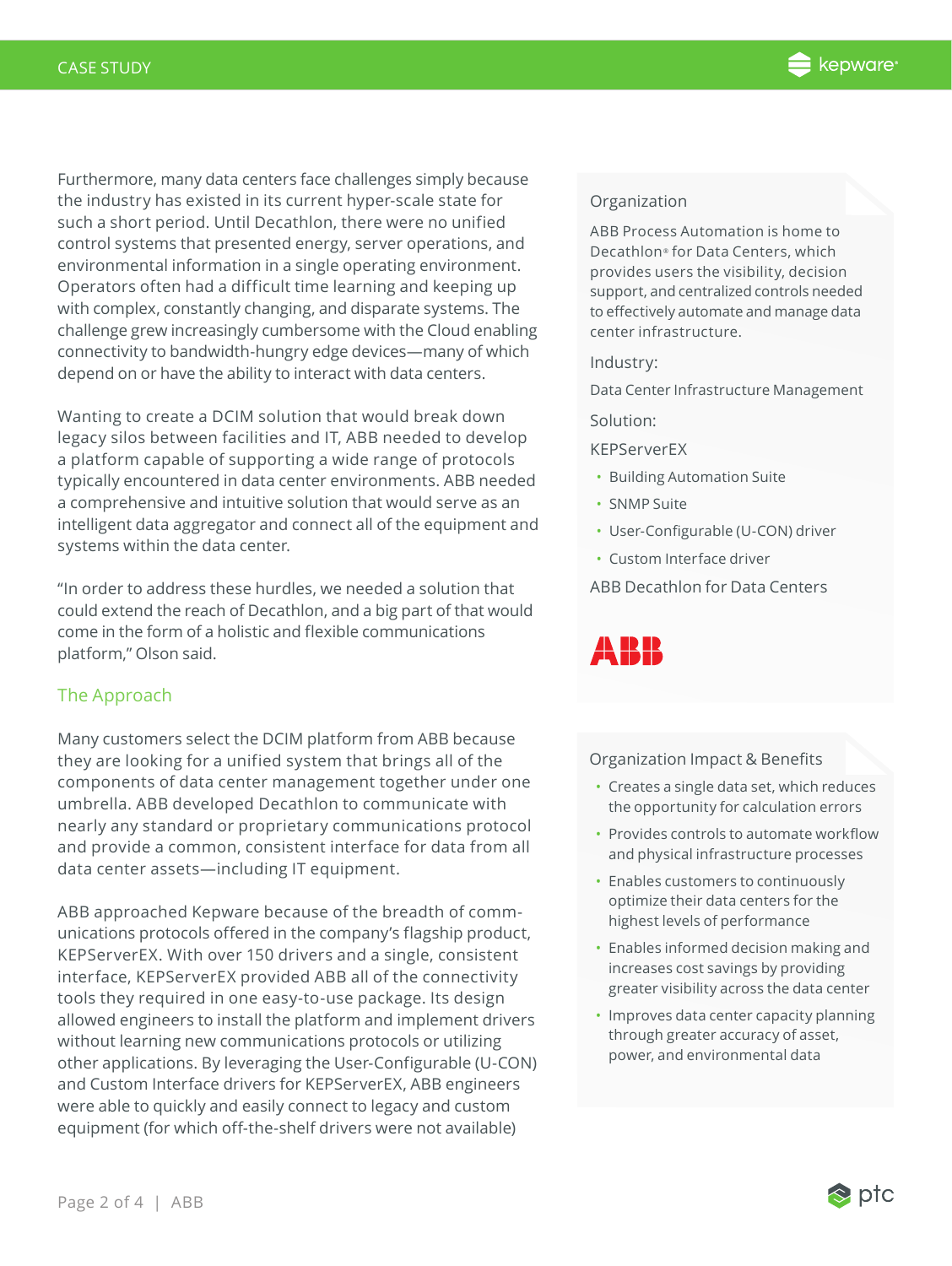through serial, Ethernet, or shared memory. Furthermore, Kepware's prompt and thorough technical support enabled ABB to be more responsive to its customers.

Decathlon for Data Centers can collect data (such as temperature and humidity) from any device or system (including a Building Management System [BMS]) within a data center, normalize it, and include it in the analysis of a more comprehensive data set. Using KEPServerEX, the DCIM platform expands its reach to a multitude of devices and systems. This enables organizations to see a single data set from multiple sources within the data center, minimizing calculation errors and providing a single, real-time operation environment for the data center.

# The Results

With Kepware's KEPServerEX communications platform, ABB's Decathlon for Data Centers is the only DCIM system that provides controls to automate both workflow and physical infrastructure processes. Its breadth of functionality enables customers to continuously optimize their data centers for the highest levels of performance. Decathlon provides industrial-grade tools to help organizations automate and manage a flexible network of power, cooling, and IT so they can deliver data services faster and in the most reliable, efficient, cost-effective, and sustainable way possible.

One of North America's largest insurance companies is using Decathlon to manage all building, power, and IT systems across five of its data centers that account for a combined 20+ megawatts of energy. Using the Decathlon system, they expect to improve their understanding of day-to-day operations and capacity planning, which will allow them to extend the life of their existing data centers. They also anticipate lowering operational costs by improving energy and HVAC efficiency. By reducing data center costs, ABB's customer can pass those savings on to their customers in the form of lower rates.

In another installation, Telx, a major provider of data center colocation services, uses the DCIM solution to optimize energy consumption and cooling in one of its multiple New York City facilities. The company operates 20 data centers in 13 U.S. markets, and serves more than 1,200 customers. With the help of KEPServerEX, Decathlon monitors all the control room air conditioning, uninterruptible power supplies, automatic transfer switches, generators, fuel systems, water leak protection,

KEPS<br>
comp<br>
prod KEPServerEX is a key component of our product strategy because it helps us accelerate our ability to interface with a multitude of everexpanding infrastructure systems and their applications. This helps us bring our customers new capabilities faster, while continually expanding the depth and breadth of visibility across their organizations, so that they can make more informed business decisions today and into the future."

Eric Olson